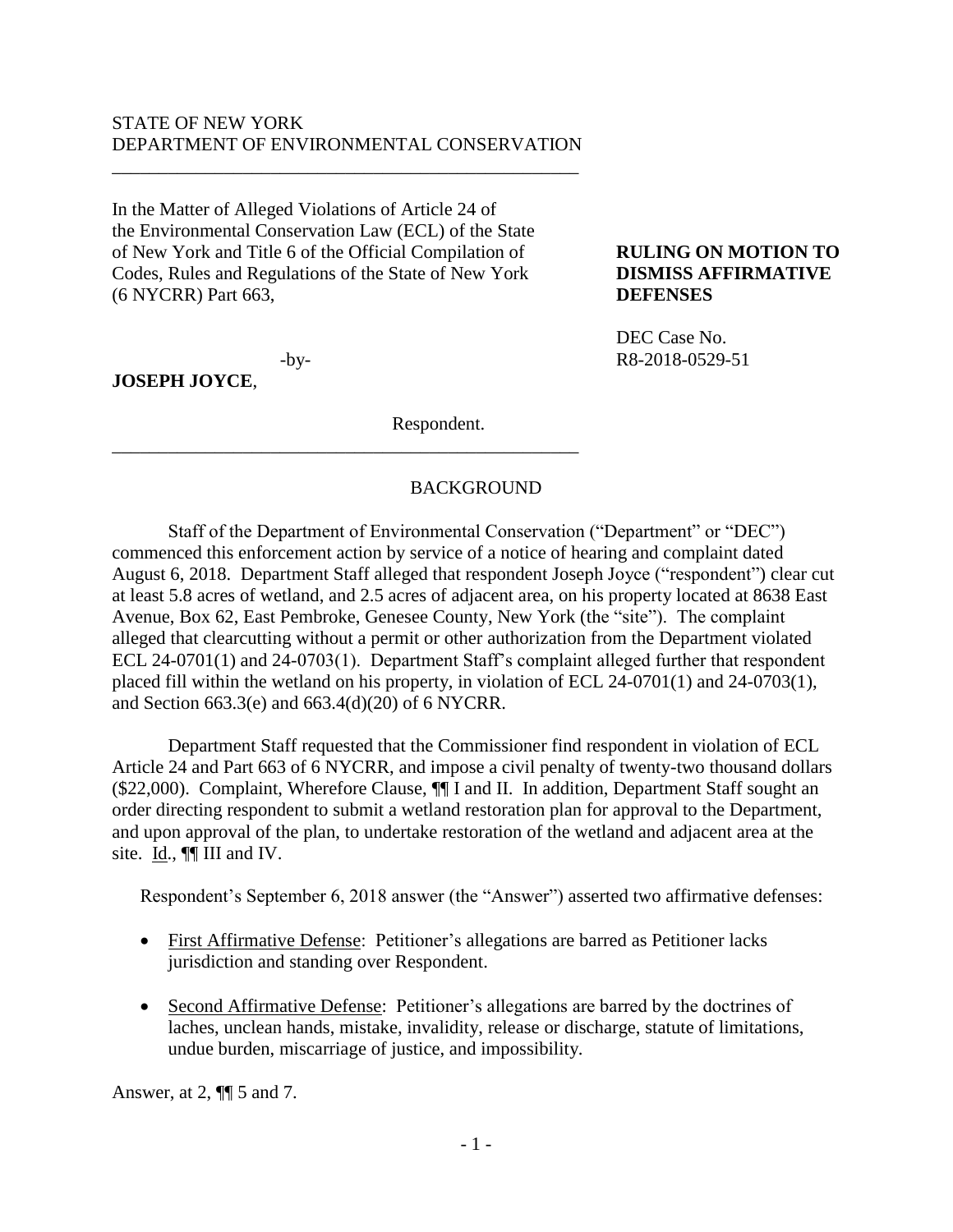In a motion dated September 12, 2018, Department Staff moved to dismiss both defenses. Respondent's October 15, 2018 opposition to the motion included the affidavits of Joseph Joyce (the "Joyce Aff.") and respondent's counsel, James M. Wujcik, Esq. (the "Wujcik Aff."), both sworn to October 15, 2018, as well as an amended answer (the "Amended Answer"). Department Staff requested and was granted leave to file a reply, and submitted the October 22, 2018 affirmation of Dusty Renee Tinsley, Esq. (the "Tinsley Aff.").

According to respondent's counsel, the affirmative defenses were included in the Answer because counsel was unable to speak to respondent prior to the time an answer was due, and counsel anticipated that his client would not want to waive those defenses. Wujcik Aff., ¶¶ 5-6. Respondent's Amended Answer elaborated upon the two affirmative defenses. In its reply to respondent's opposition, Department Staff argued that to the extent respondent's opposition "is deemed to include a Request to Serve an Amended Answer," respondent's request should be denied. Tinsley Aff., ¶ 6.

Section 622.5(a) of 6 NYCRR provides that a party may amend its pleading once without permission before the time to respond expires. Thereafter, consistent with the New York Civil Practice Law and Rules ("CPLR"), a party may amend its pleading by permission of the ALJ or the Commissioner, at any time prior to the Commissioner's final decision, absent prejudice to the ability of any other party to respond. Section 622.5(b). Section 3025(b) of the CPLR states that leave to amend shall be freely given, upon such terms as may be just.

In this case, Department Staff sought and was granted leave to reply to respondent's opposition. In its reply, Department Staff renewed its arguments for dismissal of respondent's affirmative defenses, based upon the revised answer. Moreover, Department Staff's reply does not allege, and has not shown, any prejudice resulting from respondent's amendment.

Respondent's opposition is deemed to include a request to enter an amended answer. The request is granted, pursuant to Section 622.5(b) of 6 NYCRR. Accordingly, this ruling addresses Department Staff's motion to dismiss the affirmative defenses asserted in respondent's Amended Answer, rather than those in the original Answer. As discussed below, the motion to dismiss the first affirmative defense is denied; the defense amounts to a denial which is not subject to clarification or dismissal. The motion with respect to the second affirmative defense is granted.

#### **DISCUSSION**

Affirmative defenses are defined under the CPLR as "all matters which if not pleaded would be likely to take the adverse party by surprise or would raise issues of fact not appearing on the face of a prior pleading." CPLR 3018(b). An affirmative defense is a respondent's burden to plead and prove. Section 622.11(b)(2) of 6 NYCRR.

Section 622.4(c) of 6 NYCRR provides that a respondent "must explicitly assert any affirmative defenses together with a statement of the facts which constitute the grounds of each affirmative defense asserted." Department Staff may move for dismissal of an affirmative defense on the merits (see CPLR 3211(b) ("A party may move for judgment dismissing one or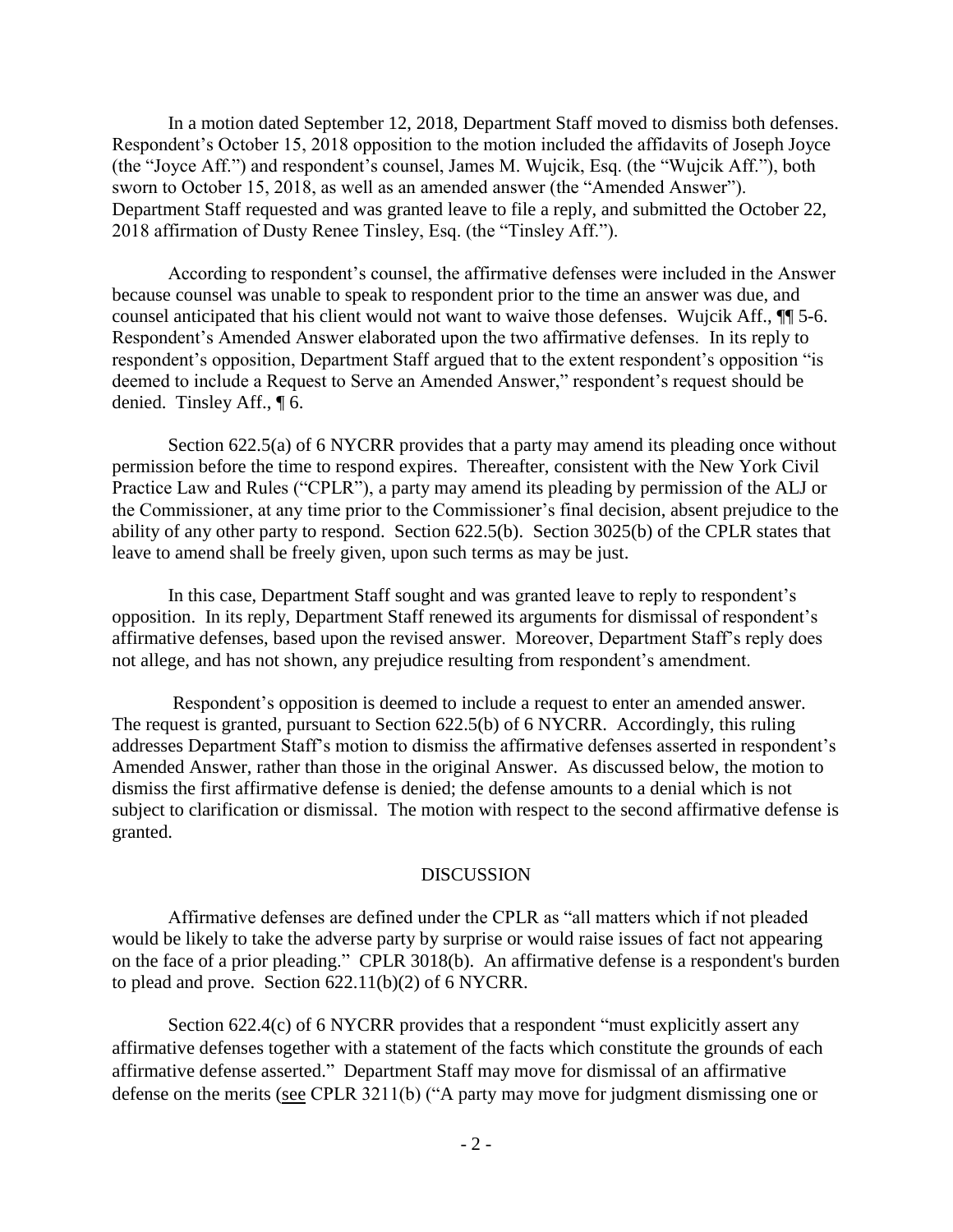more defenses, on the ground that a defense is not stated or has no merit")). Nevertheless, this is a drastic remedy that should not be granted where there is any doubt regarding whether the affirmative defense is viable (*see e.g*. *New York Univ. v Continental Ins. Co*., 87 NY2d 308, 323 (1995) (holding that "it was error to dismiss the affirmative defense at this early pleading stage of the litigation, because plaintiff had yet to establish that the affirmative defense was meritless as a matter of law"); *Federici v Metropolis Night Club, Inc.*, 48 AD3d 741, 743 (2d Dept 2008) ("Upon a motion to dismiss a defense, the defendant is entitled to the benefit of every reasonable intendment of its pleading, which is to be liberally construed. If there is any doubt as to the availability of a defense, it should not be dismissed")).

### *First Affirmative Defense*

 $\overline{a}$ 

With respect to the first affirmative defense, respondent stated in the Amended Answer that:

¶ 6. To date, Petitioner has not provided adequate evidence in the form of any documents depicting exactly where the current assessment of wetlands pursuant to the authority contained in the Complaint are located.

¶ 7. No officer from the New York State Department of Environmental Conservation (hereinafter "DEC") has provided this information to Respondent.

¶ 8. Respondent has been advised he is in violation, however, no one from the DEC is willing to discuss the alleged violations with specificity to his property. It is uncertain what the DEC's position is.

¶ 9. Thus, Petitioner lacks jurisdiction and standing over Respondent.

In essence, the first affirmative defense asserts that Department Staff has not advised respondent of the nature and extent of the wetlands on his property. Respondent contends that as a result, Department Staff lacks jurisdiction and standing to support the violations alleged in the complaint. This amounts to a denial.

A denial, or an elaboration of the grounds for a denial, is not an affirmative defense and should not be pleaded as such. Rather, once a respondent has denied a charge or other matter alleged in the complaint, the matter denied is in dispute and a respondent may proffer evidence to contest the truth of the matter at hearing (*see Richard v American Union Bank*, 253 NY 166, 176-177 (1930) ("Under a denial of the material allegations of the complaint the defendant might introduce any relevant evidence which would tend to show the falsity of the allegations of the complaint. The defendant cannot change argumentative denials into an affirmative defense by pleading them affirmatively"). Because an "argumentative denial" pleaded as an affirmative defense is not an affirmative defense, such a denial is harmless surplusage and is not subject to clarification or dismissal.<sup>1</sup> This reasoning applies to the first affirmative defense, which is therefore not subject to clarification or dismissal.

<sup>1</sup> In this regard, denials denominated as affirmative defenses are to be treated in the same manner as the defense of failure to state a cause of action (*see e.g*. *Butler v Catinella*, 58 AD3d 145, 150 (2nd Dept 2008) (adopting the position of the Appellate Division, First Department, and Appellate Division, Third Department, "[which] have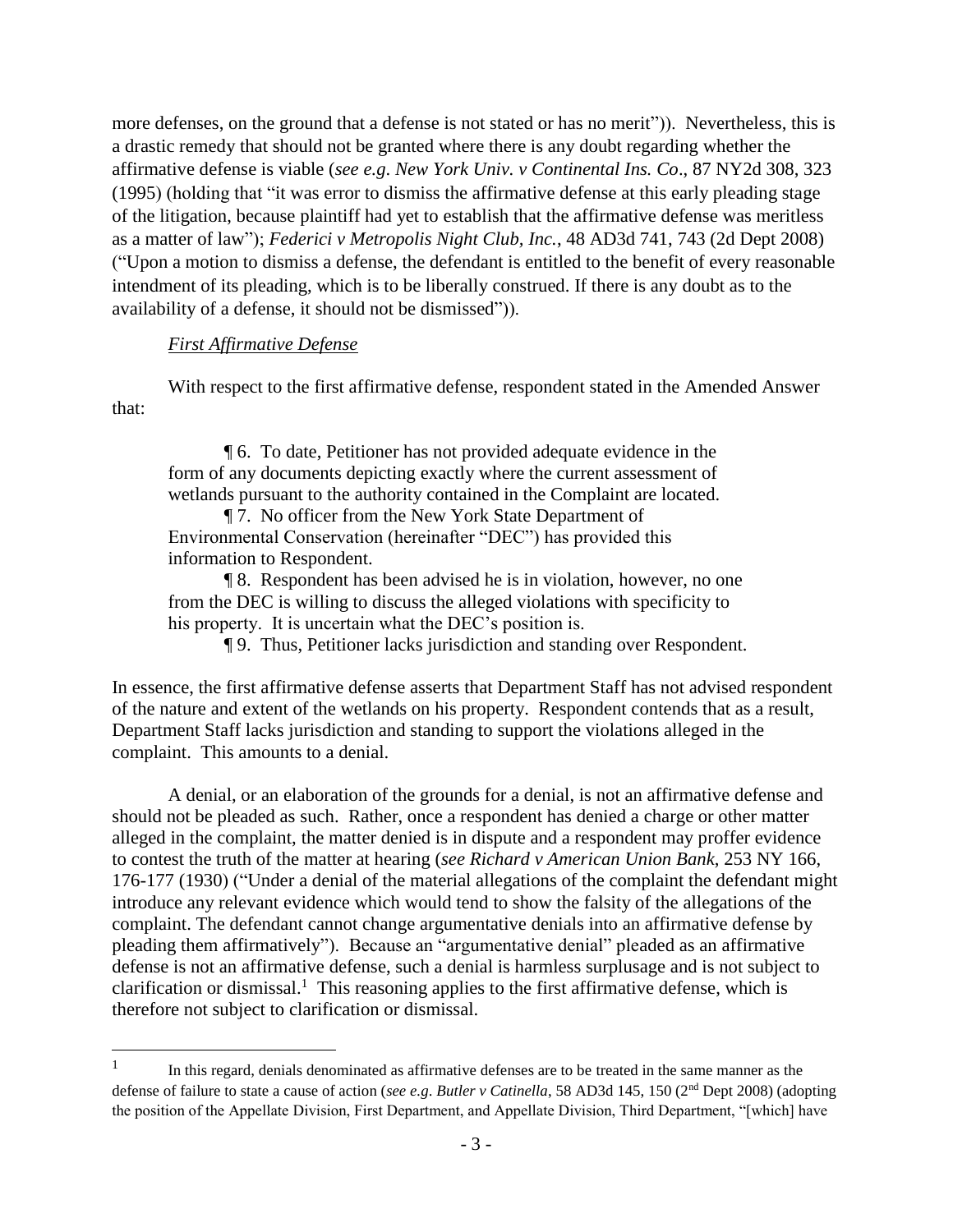Department Staff's reply states that "Department Staff has had conversations with Respondent regarding the location of the wetland on his property, provided Respondent with maps depicting the location of the wetland, including on his property . . . [and] the process by which wetlands are mapped generally and specifically with regard to the wetland located on Respondent's property." Tinsley Aff., ¶ 5(b)(iii). To the extent respondent seeks information regarding the specific violations, respondent may serve discovery upon Department Staff to ascertain the locations of wetlands, if any, on his property, and the basis for the violations alleged.

# *Second Affirmative Defense*

 $\overline{a}$ 

The second affirmative defense referred to the doctrines of laches and unclean hands (Amended Answer, ¶ 11), and went on to state that

¶ 12. Respondent was first notified by citation of the involvement of Petitioner in March, 2017.

¶ 13. Over the many intervening months between the issuance of the citation and the filing of the instant Notice of Hearing, Respondent made many overtures to different DEC Officers and supervisors in the local regional office in Avon, New York to communicate where wetlands are on my property with no affirmative response.

¶ 14. This inaction renders an undue burden and presents a miscarriage of justice.

¶ 15. To date, that action has never been pursued by the DEC.

¶ 16. Respondent then contacted opposing counsel and stated he would like to request a hearing which preceded the instant action.

¶ 17. Respondent did not retain counsel at the time and is unaware of the significance or difference of the pending action in a local justice court or this pending action.

¶ 18. Respondent has never received a clear indication from Petitioner as to what the basis is for Petitioner's actions.

¶ 19. This inaction by Petitioner further constitutes undue burden, miscarriage of justice and mistake on behalf of Petitioner.

Laches and unclean hands are equitable defenses that are seldom available against an agency acting in a governmental capacity to enforce a public right or safeguard a public interest. *Matter of Cortlandt Nursing Home v. Axelrod*, 66 N.Y.2d 169, 177, n. 2 (1985). Section 301 of the State Administrative Procedure Act ("SAPA") requires an agency to provide a hearing "within a reasonable time," but in this case the second affirmative defense indicates that respondent first became aware of the violation in March of 2017. Department Staff's complaint was served in August of 2018. This lapse of time is not unreasonable, especially since respondent's Amended

previously held that pleading the defense of failure to state a cause of action is unnecessary, constitutes 'harmless surplusage,' and that a motion by the plaintiff to strike the same should be denied").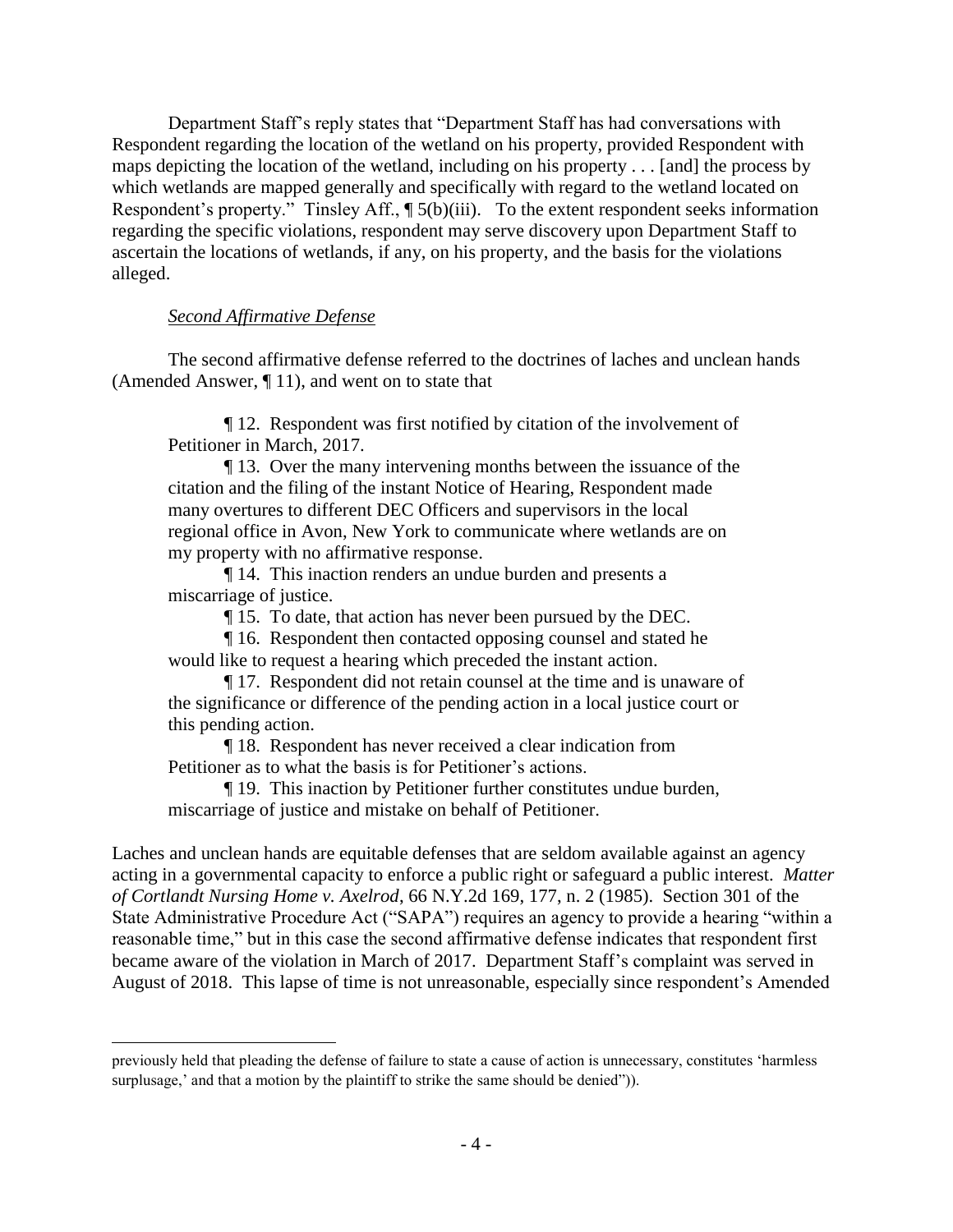Answer does not allege any facts that would demonstrate actual prejudice as a result of delay by Department Staff in commencing this proceeding.

 Unclean hands is another equitable defense rarely available against a governmental agency. To plead a defense of unclean hands, respondent must allege that the Department has committed some unconscionable act that is directly related to the subject matter of the proceeding and has injured respondent (*see Hytko v Hennessey*, 62 AD3d 1081, 1085-1086 (3rd Dept. 2009)). Even if the defense were available in this administrative proceeding, and affording respondent every possible inference, respondent does not cite any specific affirmative unconscionable act or omission by the Department. Respondent also fails to allege any resulting harm to respondent from such an affirmative act or omission, directly related to the subject matter of this proceeding. Accordingly, the second affirmative defense should be dismissed to the extent it raises laches or unclean hands.

Respondent's assertion, in ¶¶ 13 and 14, that he made overtures to Department Staff to ascertain the location of any wetlands on his property and received no response, is another denial along the same lines as the first affirmative defense. Respondent's claim that any inaction imposes an undue burden or a miscarriage of justice is essentially a laches defense, and is therefore dismissed.

Respondent's argument that he never received a clear indication from Department Staff as to the basis for the agency's actions, or is unaware of the significance of this proceeding, is undercut by Department Staff's complaint. The complaint sets forth the basis for the Department's jurisdiction, as well as the applicable statutes and regulations, and the penalty sought for the two violations alleged. The remaining allegations of undue burden, miscarriage of justice and mistake are not supported by a statement of facts which constitute the grounds of this affirmative defense, as required by Section 622.4(c). Respondent has therefore failed to satisfy the regulatory requirement applicable to the assertion of affirmative defenses, and has failed to provide sufficient notice regarding the facts underlying any of the purported defenses. Staff's motion to dismiss the second affirmative defense is granted.

# **CONCLUSION**

Department staff's motion to dismiss the first affirmative defense is denied. The defense is a denial, which is not subject to clarification or dismissal. Department Staff's motion to dismiss the second affirmative defense is granted.

# SCHEDULING ORDER

On or before Friday, March 8, 2019, the parties are to serve any discovery requests. Responses to discovery requests are to be served on or before Friday, March 29, 2019. Upon receipt of a statement of readiness pursuant to Section 622.9 of 6 NYCRR, a conference call will be scheduled to discuss dates for the hearing. No further motions may be filed unless counsel have conferred in an effort to resolve any disputes, and the ALJ has permitted the filing of the motion.